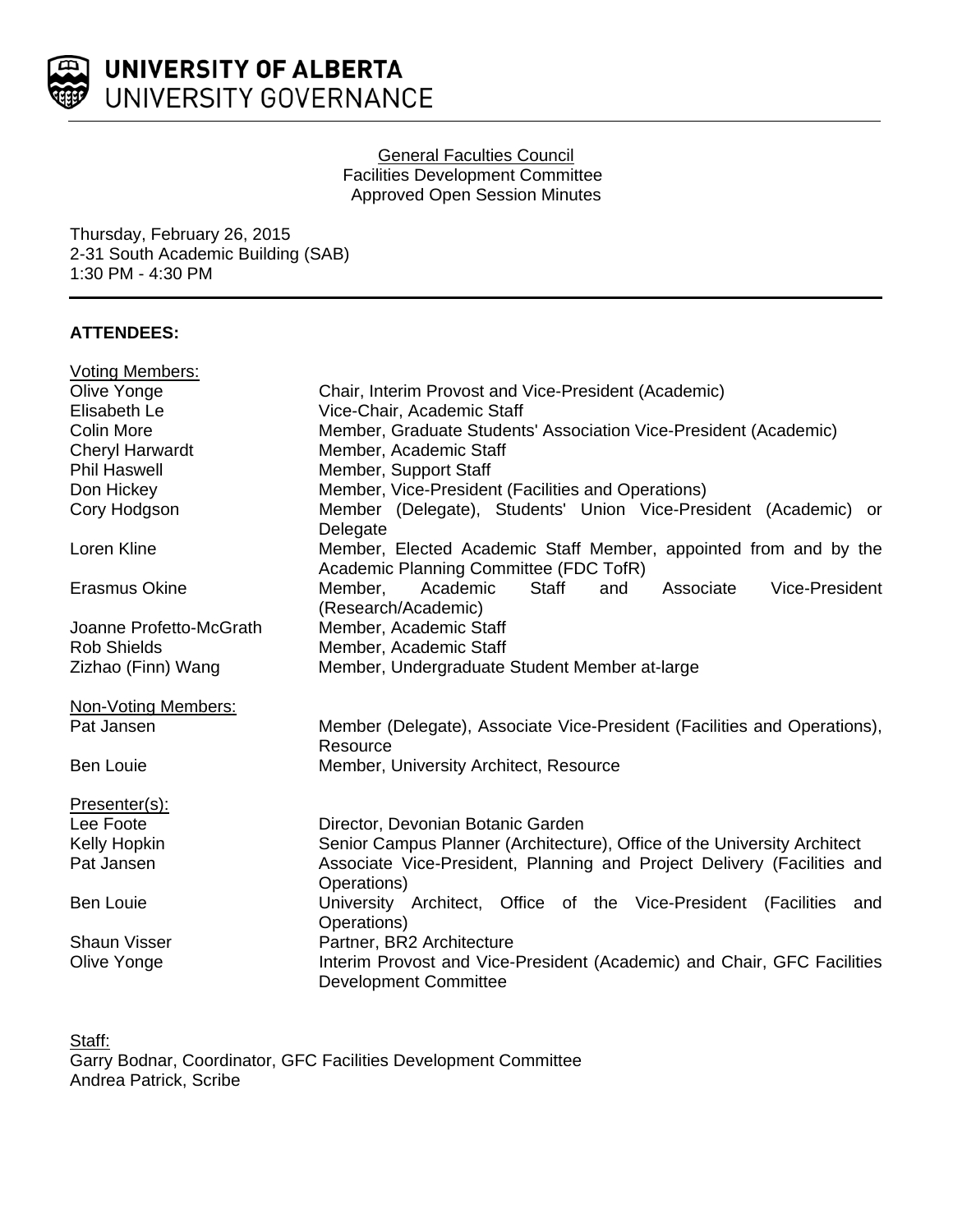# **OPENING SESSION**

### 1. Approval of the Agenda

Materials before members are contained in the official meeting file.

*Presenter*: Olive Yonge, Interim Provost and Vice-President (Academic) and Chair, GFC Facilities Development Committee

Motion: Kline/Profetto-McGrath

THAT the GFC Facilities Development Committee approve the Agenda.

**CARRIED**

### 2. Approval of the Open Session Minutes of October 23, 2014

Materials before members are contained in the official meeting file.

*Presenter*: Olive Yonge, Interim Provost and Vice-President (Academic) and Chair, GFC Facilities Development Committee

Motion: Le/Kline

THAT the GFC Facilities Development Committee approve the Minutes of October 23, 2014.

**CARRIED**

### 3. Comments from the Chair

The Chair invited members to introduce themselves, and then thanked Garry Bodnar for his years of dedicated service towards academic governance at the University of Alberta, noting that this would be his last meeting of GFC Facilities Development Committee prior to retirement.

### **DISCUSSION ITEMS**

### 4. Founders' Hall Renewal – Augustana Campus: Exterior Building Envelope Upgrade and Interior Fit-Up Upgrade

Materials before members are contained in the official meeting file.

*Presenters*: Kelly Hopkin, Senior Campus Planner (Architecture), Office of the University Architect, Planning and Project Delivery, Facilities and Operations; Shaun Visser, Partner, BR2 Architecture

*Purpose of the Proposal*: To provide an update to the September 27, 2012 presentation to GFC FDC on Augustana Campus' Founders' Hall. The interior space 'fit-up' for the renewal is based on the approved Founders' Hall – Functional Programme by the Committee on September 26, 2013 and is in support of the long-term vision for this campus' landmark.

### *Discussion*:

Mr Hopkin introduced himself as well as co-presenter, Mr Visser, to members.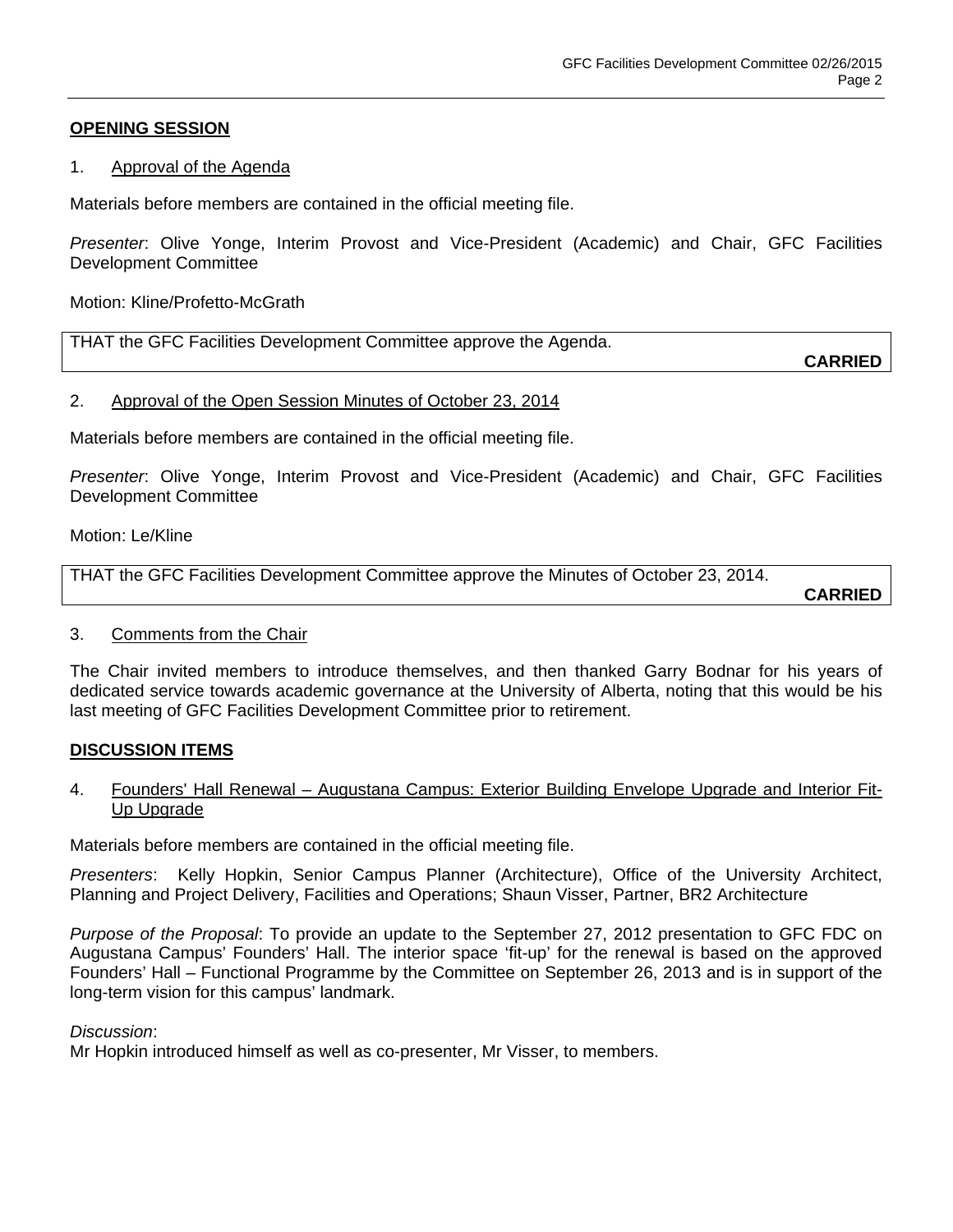Mr Hopkin provided members with a brief synopsis of the history of the Founders' Hall, adding that it has been relocated and renovated numerous times since its original construction in 1912. He noted that the Founders' Hall has been envisioned to be a 'campus living room' at Augustana campus. He explained that members of GFC Facilities Development Committee approved the Functional Program for this renovation in September, 2013.

Utilizing a PowerPoint presentation, he then reported on several key points in relation to the renovation of the Founders' Hall, including the key criteria under the Functional Program, a summary of space allocations for the renovated space, an outline of the exterior upgrades, reports on each of the level floor plans, and details surrounding the timeline for completion.

Mr Hopkin provided members with an array of photographs of the existing interior of the building as well as concept artwork detailing plans for the interior of the Founders' Hall. He reported that the garden program has been deferred.

Members, during the discussion in regards to this item, expressed a number of comments and questions, including, but not limited to: clarification regarding the status of the original structure of the building; clarification regarding the necessity of moderate cooling of the ventilation system during the summer months; whether there will be operable windows within the building; that historical photographs of the building reflect a number of window-mounted air conditioning units, and concerns regarding cooling options within the building.

The Chair thanked presenters for their update regarding this project.

5. Ecological Learning Centre (ELC) – Revised Concept Design

Materials before members are contained in the official meeting file.

*Presenters*: Ben Louie, University Architect, Office of the Vice-President (Facilities and Operations); Lee Foote, Director, Devonian Botanic Garden

*Purpose of the Proposal*: To provide GFC FDC with context and background of the revised concept design for the Ecological Learning Centre (ELC) at the Devonian Botanic Garden.

### *Discussion*:

Dr Foote began his presentation by reporting that the Devonian Botanic Garden has experienced increased attendance and was named the 2014 Botanical Garden of the Year by the Canadian Garden Council.

He provided members with an update in regards to recent philanthropic donations towards the Garden. He briefly summarized the facility requirements of the Garden to date, in relation to current and new projects, as well as the diminishing life span of several of the buildings on-site.

In concert with a PowerPoint presentation, Mr Louie provided a detailed description of the Site Plan, noting that the Site Plan was presented to GFC FDC previously. He explained the space program comparisons for the Ecological Learning Centre (ELC). He updated members regarding the floor plans for the ELC, including classroom and administrative space. He presented members with visual renderings of these plans including the interior and exterior of the facility.

During the discussion surrounding this item, members provided a number of comments and questions, including, but not limited to: whether entrance considerations for the ELC have been addressed; clarification regarding the occupancy limitations of the atrium area within the ELC; clarification about the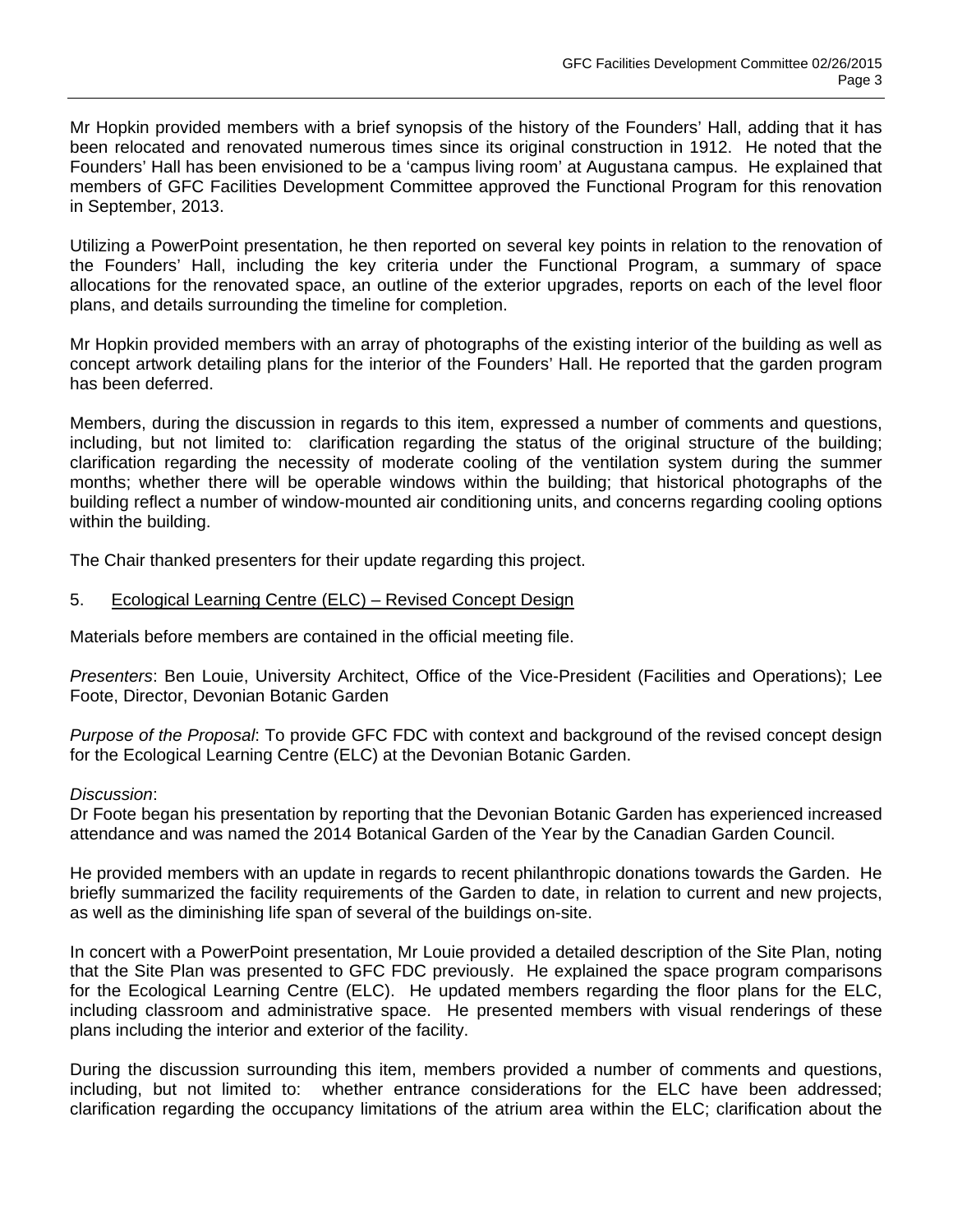fate of the fungal laboratory; whether there has been consideration towards providing gender neutral washrooms at the Garden; clarification regarding the efforts to remain environmentally conscious within the design; clarification regarding the status of the budget for this project.

The Chair pointed out that budgetary considerations are outside of the purview of this Committee.

The Chair thanked members for their presentation.

### 6. Student Study Space Report 2013-2014

Materials before members are contained in the official meeting file.

*Presenter*: Ben Louie, University Architect, Office of the Vice-President (Facilities and Operations)

*Purpose of the Proposal*: To apprise GFC FDC (and GFC) on statistics pertaining to available student study space on University of Alberta campuses.

### *Discussion*:

Mr Louie explained that his office conducts an annual assessment of study spaces across the campuses of the University of Alberta, noting that a subsequent report is generated and presented to GFC FDC for review and commentary. He reported that his office continues to consult with various groups and stakeholders at the University of Alberta, towards review of qualitative, quantitative and utilization data in relation to study spaces.

He began his presentation by noting that within the last 12 month, there have been several new buildings completed, as well as a focus on qualitative improvements towards existing study spaces. He reported that designated and non-designated student study spaces have increased to 16,397 in 2013-2014, which represents an 18% increase from data collected in 2009-2010.

Members, during the discussion surrounding this Report, expressed a number of comments and questions, including, but not limited to: clarification regarding how utilization of space was measured; whether graduate students were factored into the data; clarification surrounding target ratio of designated spaces and whether there are targets for undesignated space; whether green space could be considered study space; that space utilization changes during the course of the day, which may skew the results; a suggestion to provide separate columns for graduate and undergraduate students; that adherence to a 5:1 ratio is something to publicize; a suggestion to survey the students on their utilization preferences; that students who congregate in meeting rooms in the Edmonton Clinic Health Academy (ECHA) have stated that they prefer the enclosed spaces within ECHA; that students have a variety of study space preferences and that these preferences are managed well at the University of Alberta; whether there are plans to increase study space at Campus Saint-Jean; that enrolment is also a factor in this discussion.

The Committee discussed involving Gerald Beasley, Vice-Provost and Chief Librarian, in further discussion on this issue. Members determined that questions for Mr Beasley could be forwarded to Mr Louie initially.

Mr Bodnar clarified that there is a difference between questions provided outside of the meeting and official discussions which occur during an official meeting. He suggested providing an update to members at a subsequent meeting.

The Chair thanked Mr Louie for his Report.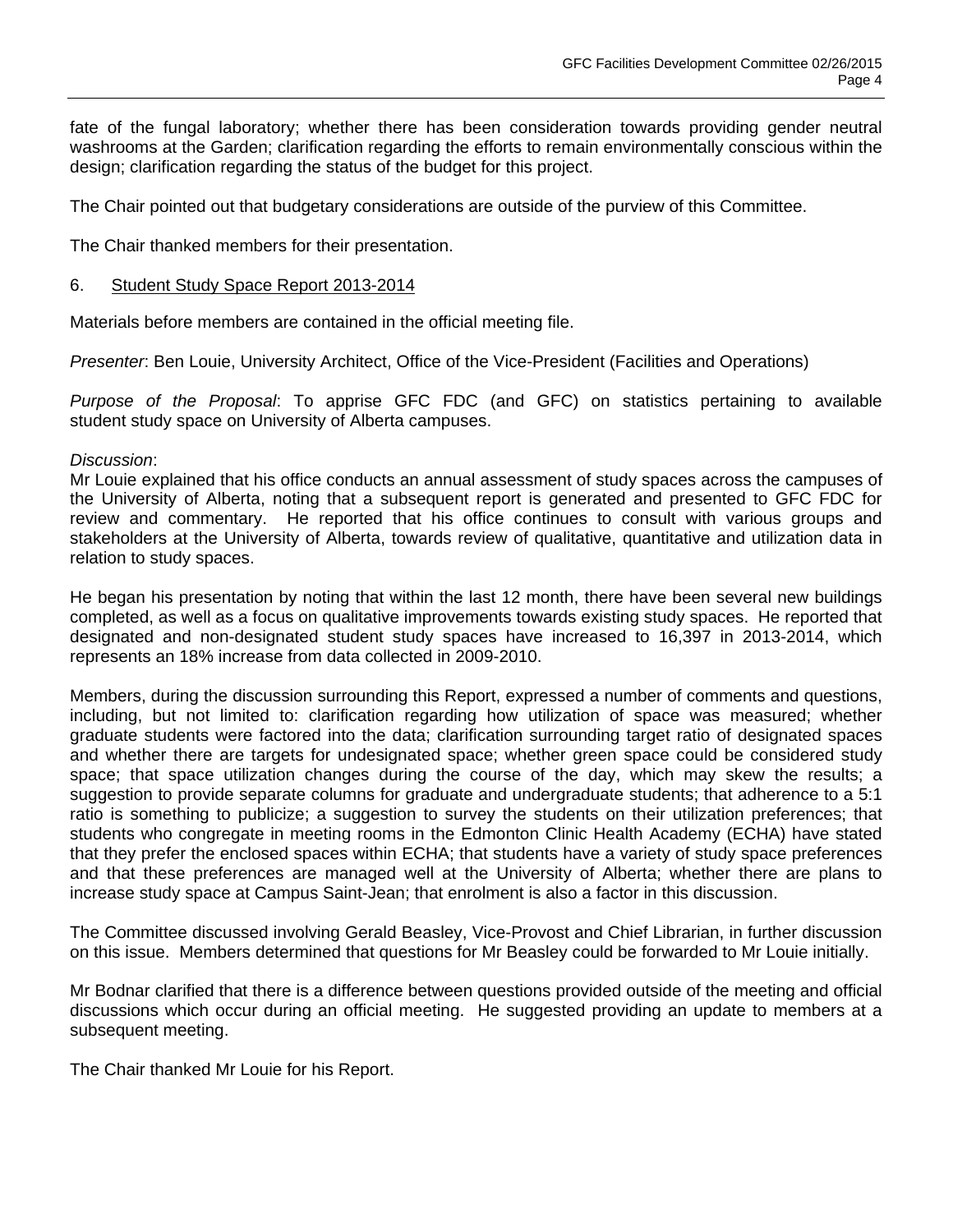# 7. Projects Update from Facilities and Operations

There were no documents.

*Presenter*: Pat Jansen, Associate Vice-President, Planning and Project Delivery (Facilities and Operations)

*Purpose of the Proposal*: For information/discussion.

### *Discussion*:

Mr Jansen provided members with a brief update in regards to several ongoing projects, referencing the following:

- Clinical Sciences Building (CSB): Floor by floor renewals and refresh are all on schedule.
- Physical Activity and Wellness (PAW) Centre: Work will commence on the Steadward portion in the near term including the renewal of several existing areas.
- St Joseph's College Women's Residence: Several areas of the project are in painting stage. This project is on schedule for occupancy in September, 2015.
- Infill Housing Project in the East Campus Village (ECV): East building structural framing to second floor, west building at the main floor level. It has an extremely tight schedule and there have been some challenges with site findings. Scheduled occupancy is anticipated for September, 2015.
- Students' Union Building (SUB): Exteriors are advancing per schedule, spring completion on target, interior areas near 100%.
- Peter Lougheed Hall (PLH): There have been tender challenges. Value engineering phase has identified several areas of system re-design, last stages of contract negotiations. Construction start expected for mid-April, 2015.
- Innovation Centre for Engineering (ICE) and Chemical/Materials Engineering (CME) Building: Core and shell 97%, still several clean-up areas related to glazing. April targeted completion. Interior fit out portion is nearing completion, will be integrating the occupancy in a phased approach, May to July.
- South Campus 63 Avenue: There will be spring work on landscaping features and entrance signage
- Augustana: The exterior is near completion, retrofit on interiors is now underway.
- Twin Arena: In the Business Case Phase.
- Foote Field Seasonal Dome: In the Business Case Phase.
- Islamic Garden: Concept Development Phase.
- Research Collection and Resource Facility: This program will be coming forward to the next meeting of GFC FDC.

During the discussion regarding these updates, members expressed a number of comments and questions, including, but not limited to: clarification regarding the completion date for Peter Lougheed Hall; a request for an update on the renovations to the Dentistry/Pharmacy building; a request for an update in regards to the current status of the Gathering Place; clarification that Dentistry/Pharmacy also houses the dentistry museum; clarification regarding the status of the St Joseph's College Women's Residence; that it is wonderful to see all of the recent developments on campus; positive commentary in regards to the utilization of the PAW Centre; a request for an update in regards to the Way-Finding Focus Group.

### 8. Question Period

Noting the current movement towards providing gender neutral washrooms, a member enquired about the existence of policy surrounding gender neutral washrooms and suggested that the Committee review the issue.